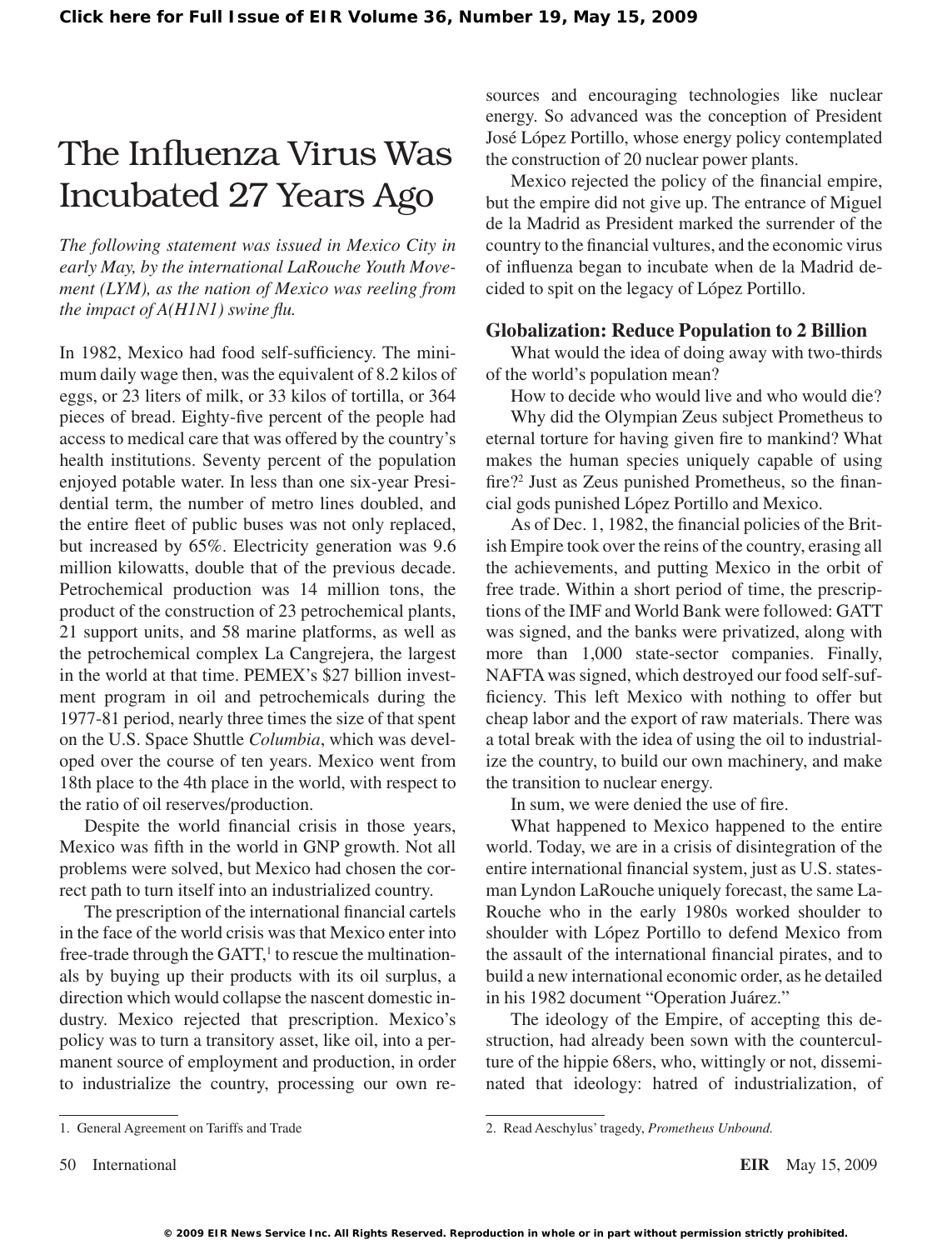

*The breakdown of the physical economy and social fabric, since Mexico abandoned the general welfare policies of President José López Portillo, are the underlying cause of the swine flu pandemic today. Shown: a Red Cross volunteer distributes face masks in Mexico City.*

science, of agriculture, and of nuclear energy. Fascism came disguised as "freedom" and irrationality.<sup>3</sup> Freedom was reduced to smoking pot and having sex with Mother ... Nature. In other words, hatred of progress and of the development of the modern nation-state was inculcated.

This irrationality yielded such insidious hybrid products as Al Gore, Mario Molina, Ernesto Zedillo, and other 68ers from the George Soros stable.

This ideology not only was designed to make the individual reject development, but to accept—as unavoidable—the miserable conditions which globalization brings, and to view people as nothing more than a plague upon the world which needs to be culled from time to time.

This is environmentalism, another creation of the British Empire, as demonstrated by the Queen's Royal Consort Prince Philip,<sup>4</sup> who founded the World Wildlife Fund, and who, in the forward to his autobiography, *If I Were an Animal,* wrote the following: "In the event that I am reincarnated, I would like to return as a deadly virus, in order to contribute something to solve overpopulation."

And as the perverse Nobel Prize laureate Lord Bertrand Russell wrote in his book *The Impact of Science on Society*: "At present the population of the world is increasing. ... War so far has had no great effect on this increase.. . . I do not pretend that birth control is the only way in which population can be kept from increasing. There are others.... War has hitherto been disappointing in this respect, but perhaps bacteriological war may prove more effective. If a Black Death could be spread throughout the world once in every generation, survivors could procreate freely without making the world too full.... The state of affairs might be somewhat unpleasant, but what of that? Really high-minded people are indifferent to happiness, especially other people's."

But don't swallow the myth of overpopulation. This is just another face of globalization: the idea of a single world empire which sets a limit of 2 billion brutally stupefied people, who never exceed that 2 billion figure, in fact, who never go above the current population of China, of 1.4 billion people, all at the service of the financial oligarchy.

## **Against Influenza: the PLHINO**

The natural effect of the economic conditions of globalization has been to create the potential for a real global pandemic. Perhaps the H1N1 influenza was a synthetic virus created in a laboratory? Who knows? But the capacity to do something like that exists, just as the British created LSD. The intention is there, just as Prince Philip himself declared in the forward to his autobiography. Whether the influenza virus was explicitly intended or not, we don't know, but it is, in fact, the effect that these people seek to bring about with their policies.6

Therefore, we must act to prevent a global pandemic. We assume the worst, but we must work for the

<sup>3.</sup> What is called sophistry, or colloquially, pure bullshit.

<sup>4.</sup> Or, as LaRouche put it in his May 28, 2009 webcast: The Queen of England is the female version of Satan.

<sup>5.</sup> Watch the video: http://espanol.larouchepac.com/media/2009/01/24/ nawapa-plhino-elfuturo-de-las-americas.html

<sup>6.</sup> http://spanish.larouchepac.com/media/2009/04/30/la-influenzaporcina-y-la-poltica-genocida-de-la-wwf-brit-n.html